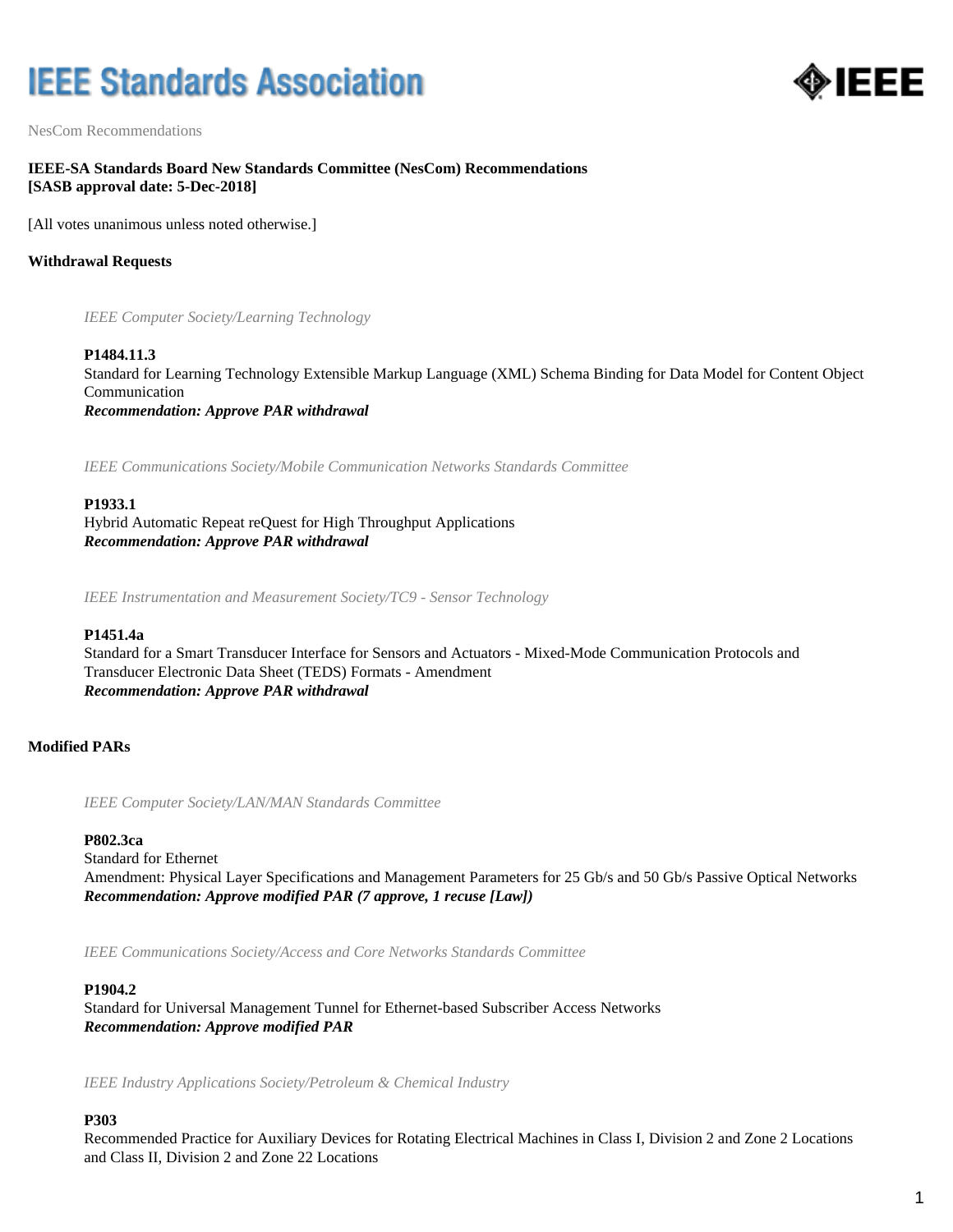### *Recommendation: Approve modified PAR*

*IEEE Power and Energy Society/Power System Communications and Cybersecurity*

### **P1711**

Standard for a Cryptographic Protocol for Electric Power System (EPS) Communications Links *Recommendation: Approve modified PAR*

*IEEE Power and Energy Society/Power System Relaying and Control*

### **PC37.92**

Standard for Analog Inputs to Protective Relays From Electronic Voltage and Current Transducers *Recommendation: Approve modified PAR*

*IEEE Power and Energy Society/Transmission and Distribution*

#### **P1806**

Guide for Reliability Based Placement of Overhead and Underground Switching and Overcurrent Protection Equipment Up to and Including 38 kV *Recommendation: Approve modified PAR*

*IEEE Vehicular Technology Society/Intelligent Transportation Systems*

#### **P1609.12**

Standard for Wireless Access in Vehicular Environments (WAVE)-Identifiers *Recommendation: Approve modified PAR*

### **Extension Requests**

*IEEE Computer Society/LAN/MAN Standards Committee*

#### **P802.3ca**

Approved Draft Standard for Ethernet Amendment: Physical Layer Specifications and Management Parameters for 25 Gb/s, 50 Gb/s, and 100 Gb/s Passive Optical Networks *Recommendation: Approve request for an extension until December 2020 (7 approve, 1 recuse [Law])*

#### **P802.22**

Standard for Information Technology - Local and Metropolitan Area Networks - Specific Requirements - Part 22: Cognitive Radio Wireless Regional Area Networks (WRAN) Medium Access Control (MAC) and Physical Layer (PHY) Specifications: Policies and Procedures for Operation in the Bands that Allow Spectrum Sharing where the Communications Devices may Opportunistically Operate in the Spectrum of the Primary Service *Recommendation: Approve request for an extension until December 2019 (7 approve, 1 recuse [Law])*

### **P802.22.3**

Standard for Spectrum Characterization and Occupancy Sensing *Recommendation: Approve request for an extension until December 2019 (7 approve, 1 recuse [Law])*

*IEEE Computer Society/Software & Systems Engineering Standards Committee*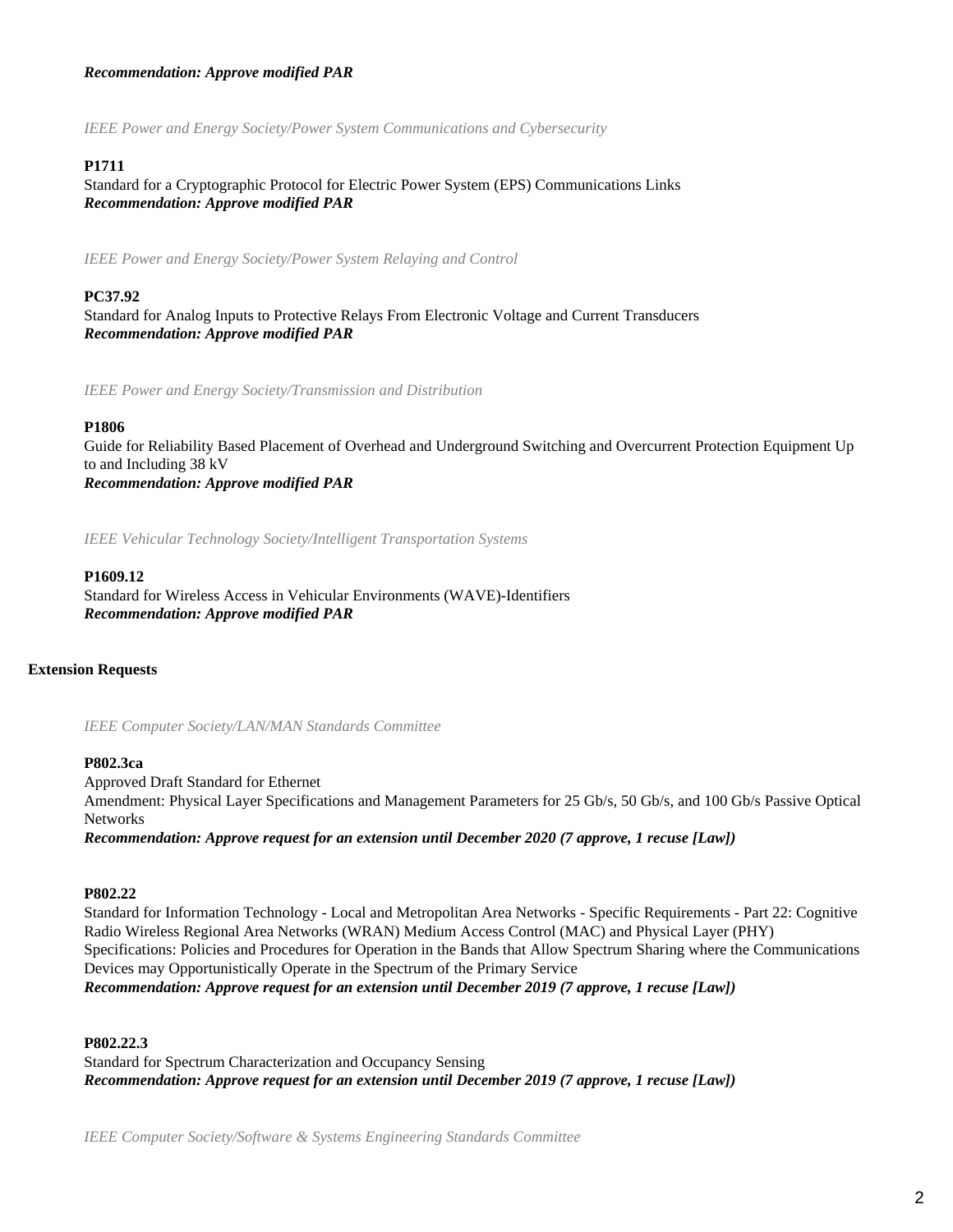### **P982.1** Standard for Measures of the Software Aspects of Dependability *Recommendation: Approve request for an extension until December 2020*

*IEEE Computer Society/Test Technology*

### **P1838**

Standard for Test Access Architecture for Three-Dimensional Stacked Integrated Circuits *Recommendation: Approve request for an extension until December 2019*

*IEEE Communications Society/Access and Core Networks Standards Committee*

### **P1904.2**

Standard for Management Channel for Customer-Premises Equipment Connected to Ethernet-based Subscriber Access Networks *Recommendation: Approve request for an extension until December 2020*

*IEEE Engineering in Medicine and Biology Society/IEEE 11073 Standards Committee*

### **P11073-10101**

Standard for ISO/11073-10101:2004, Health Informatics - Point-of-Care Medical Device Communication - Nomenclature *Recommendation: Approve request for an extension until December 2019*

*IEEE Electromagnetic Compatibility Society/Standards Development Committee*

#### **P1302**

Guide for the Electromagnetic Characterization of Conductive Gaskets in the Frequency Range of DC to 40 GHz *Recommendation: Approve request for an extension until December 2019*

*IEEE Industry Applications Society/Technical Books Coordinating Committee*

#### **P3002.7**

Recommended Practice for Conducting Motor-Starting Studies in Industrial and Commercial Power Systems *Recommendation: Approve request for an extension until December 2019*

#### **P3004.3**

Recommended Practice for the Application of Low-Voltage Fuses in Industrial and Commercial Power Systems *Recommendation: Approve request for an extension until December 2019*

#### **P3004.7**

Recommended Practice for the Protection of Conductors Used in Industrial and Commercial Power Systems *Recommendation: Approve request for an extension until December 2019*

### **P3004.11**

Recommended Practice for Bus and Switchgear Protection in Industrial and Commercial Power Systems *Recommendation: Approve request for an extension until December 2019*

*IEEE Industry Applications Society/Petroleum & Chemical Industry*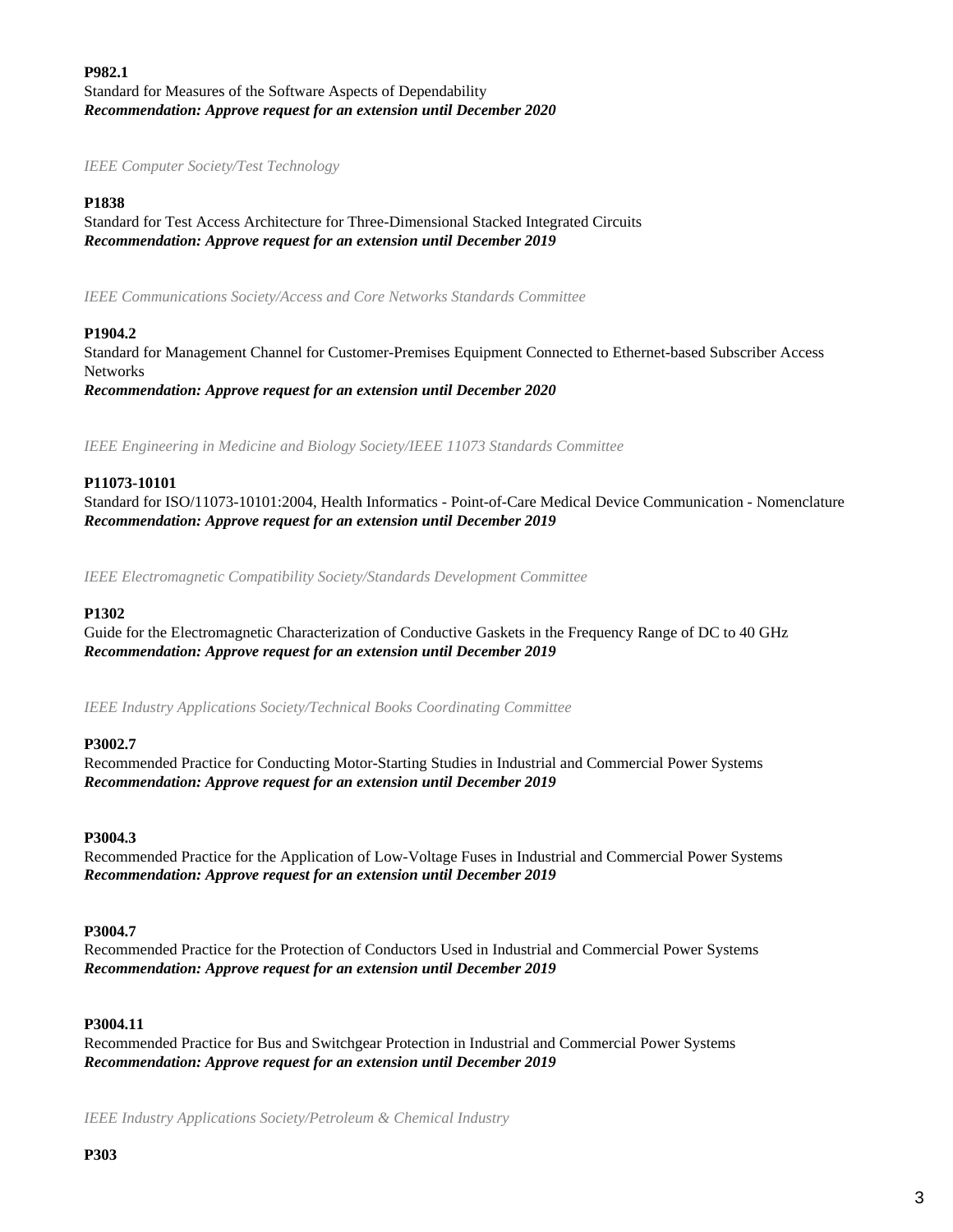Recommended Practice for Auxiliary Devices for Rotating Electrical Machines in Class I, Division 2 and Zone 2 Locations and Class II, Division 2 and Zone 22 Locations *Recommendation: Approve request for an extension until December 2020*

*IEEE Power and Energy Society/Energy Development & Power Generation*

### **P1010**

Guide for Control of Hydroelectric Power Plants *Recommendation: Approve request for an extension until December 2020*

### **P1147**

Guide for the Rehabilitation of Hydroelectric Power Plants *Recommendation: Approve request for an extension until December 2020*

### **P1248**

Guide for the Commissioning of Electrical Systems in Hydroelectric Power Plants *Recommendation: Approve request for an extension until December 2019*

*IEEE Power and Energy Society/Energy Storage & Stationary Battery Committee*

#### **P1491**

Recommended Practice for Battery Monitoring in Stationary Applications *Recommendation: Approve request for an extension until December 2021*

*IEEE Power and Energy Society/Insulated Conductors*

#### **P1406**

Guide for the Use of Gas-in-Fluid Analysis for Paper and Laminated Paper-Polypropylene Insulated Cable Systems *Recommendation: Approve request for an extension until December 2019*

#### **P1407**

Guide for Accelerated Aging Tests for 5 kV to 46 kV Extruded Electric Power Cables Using Water-Filled Tanks *Recommendation: Approve request for an extension until December 2020 (7 approve, 1 abstain [Ling])*

*IEEE Power and Energy Society/Power System Communications and Cybersecurity*

### **P1711**

Standard for a Cryptographic Protocol for EPS Serial Links *Recommendation: Approve request for an extension until December 2020*

### **P1711.2**

Standard for Secure SCADA Communications Protocol (SSCP) *Recommendation: Approve request for an extension until December 2020*

*IEEE Power and Energy Society/Power System Relaying and Control*

**PC37.91** Guide for Protecting Power Transformers *Recommendation: Approve request for an extension until December 2019*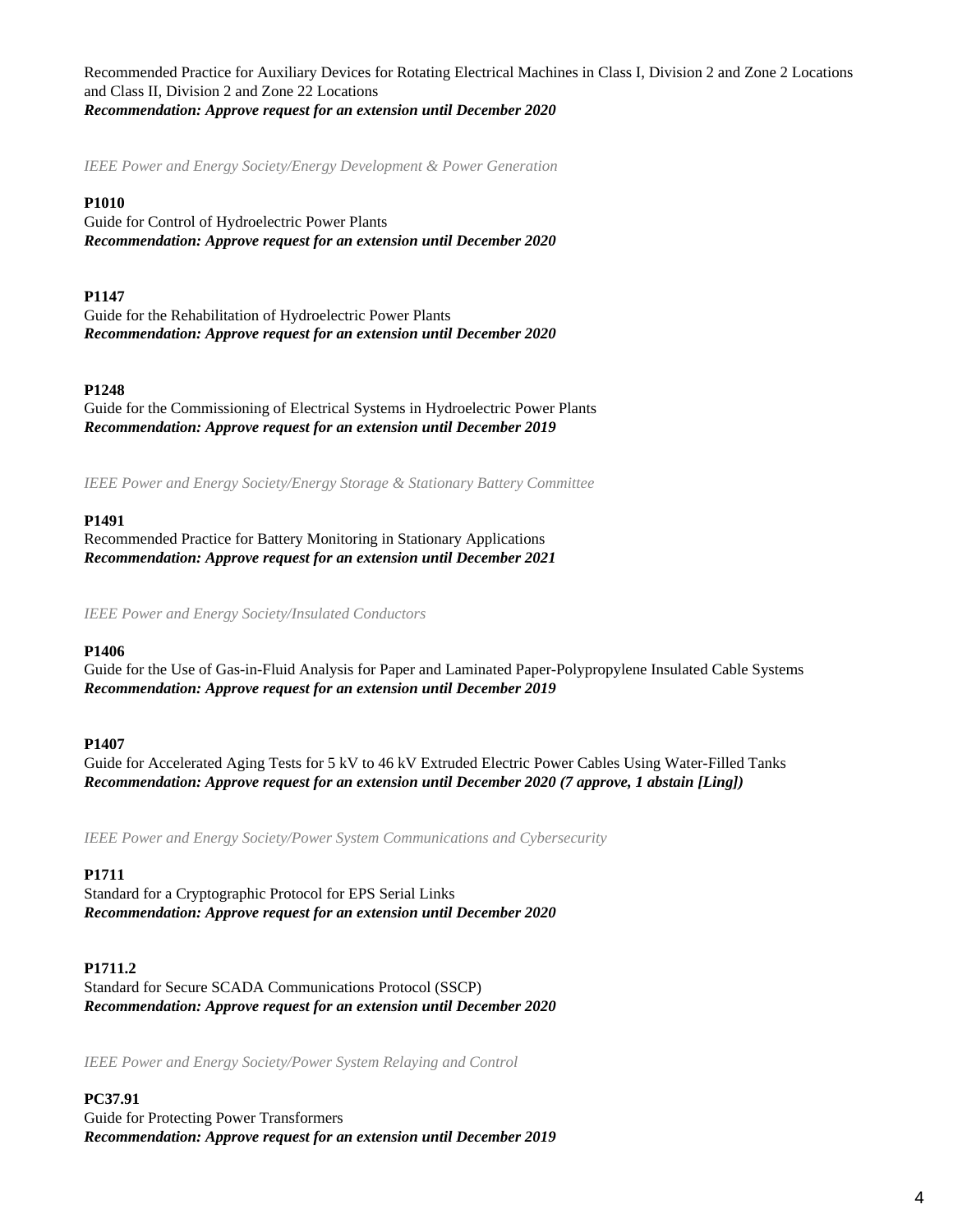**PC37.230** Guide for Protective Relay Applications to Distribution Lines *Recommendation: Approve request for an extension until December 2019*

### **PC37.247**

Standard for Phasor Data Concentrators for Power Systems *Recommendation: Approve request for an extension until December 2019*

### **PC37.249**

Guide for Categorizing Security Needs for Protection and Automation Related Data Files *Recommendation: Approve request for an extension until December 2020*

### **PC37.250**

Guide for Engineering, Implementation, and Management of System Integrity Protection Schemes *Recommendation: Approve request for an extension until December 2020*

*IEEE Power and Energy Society/Substations*

### **P1615**

Recommended Practice for Network Communication in Electric Power Substations *Recommendation: Approve request for an extension until December 2019*

### **PC37.2**

Standard Electrical Power System Device Function Numbers, Acronyms, and Contact Designations *Recommendation: Approve request for an extension until December 2020*

#### *IEEE Power and Energy Society/Switchgear*

### **PC37.20.9**

Metal Enclosed Switchgear Rated 1 kV to 52 kV Incorporating Gas Insulation Systems *Recommendation: Approve request for an extension until December 2019*

### **PC37.66**

Standard Requirements for Capacitor Switches for AC Systems (1 kV to 38 kV) *Recommendation: Approve request for an extension until December 2020*

*IEEE Power and Energy Society/Transmission and Distribution*

#### **P516**

Guide for Maintenance Methods on Energized Power Lines *Recommendation: Approve request for an extension until December 2020*

### **P563**

Guide on Conductor Self-Damping Measurements *Recommendation: Approve request for an extension until December 2019*

#### **P664**

Guide for Laboratory Measurement of the Power Dissipation Characteristics of Aeolian Vibration Dampers for Single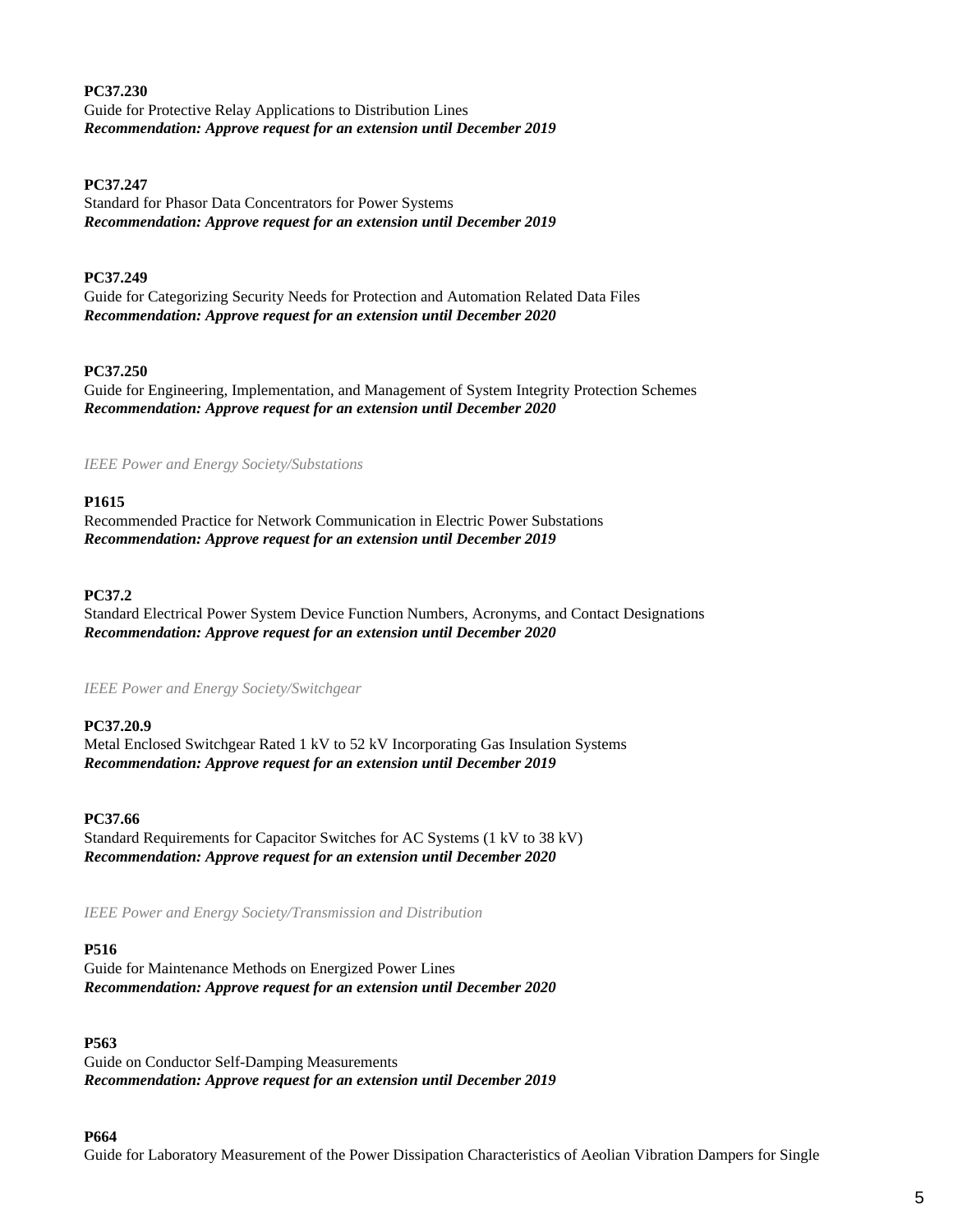Conductors *Recommendation: Approve request for an extension until December 2019*

### **P751**

Guide for Wood Structures Used for Overhead Electric Transmission Lines *Recommendation: Approve request for an extension until December 2019*

### **P1036**

Guide for the Application of Shunt Power Capacitors *Recommendation: Approve request for an extension until December 2019*

### **P1071**

Application Guide for an Engineered Restoration Program for Failed Transmission Structures *Recommendation: Approve request for an extension until December 2019*

### **P1806**

Guide for Reliability Based Placement of Overhead and Underground Switching and Overcurrent Protection Equipment Up to and Including 38 kV *Recommendation: Approve request for an extension until December 2020*

### **P1882**

Guide for Establishing, Benchmarking, and Maintaining a Working Program for Energized Transmission Lines *Recommendation: Approve request for an extension until December 2019*

*IEEE Power and Energy Society/Transformers*

### **P1276**

Guide for the Application of High-Temperature Insulation Materials in Liquid-Immersed Distribution, Power and Regulating Transformers

*Recommendation: Approve request for an extension until December 2020*

### **P60214-2**

Tap-Changers - Part 2: Application Guide *Recommendation: Approve request for an extension until December 2019*

### **PC57.12.23**

Standard for Submersible Single-Phase Transformers: 250 kVA and Smaller; High Voltage 34 500GrdY/19 920V and Below; Low Voltage 600 V and Below *Recommendation: Approve request for an extension until December 2019*

### **PC57.12.51**

Guide for Mechanical Interchangeability of Ventilated Dry Type Transformers *Recommendation: Approve request for an extension until December 2020*

### **PC57.21**

Standard Requirements, Terminology, and Test Code for Shunt Reactors Rated Over 500 kVA *Recommendation: Approve request for an extension until December 2020*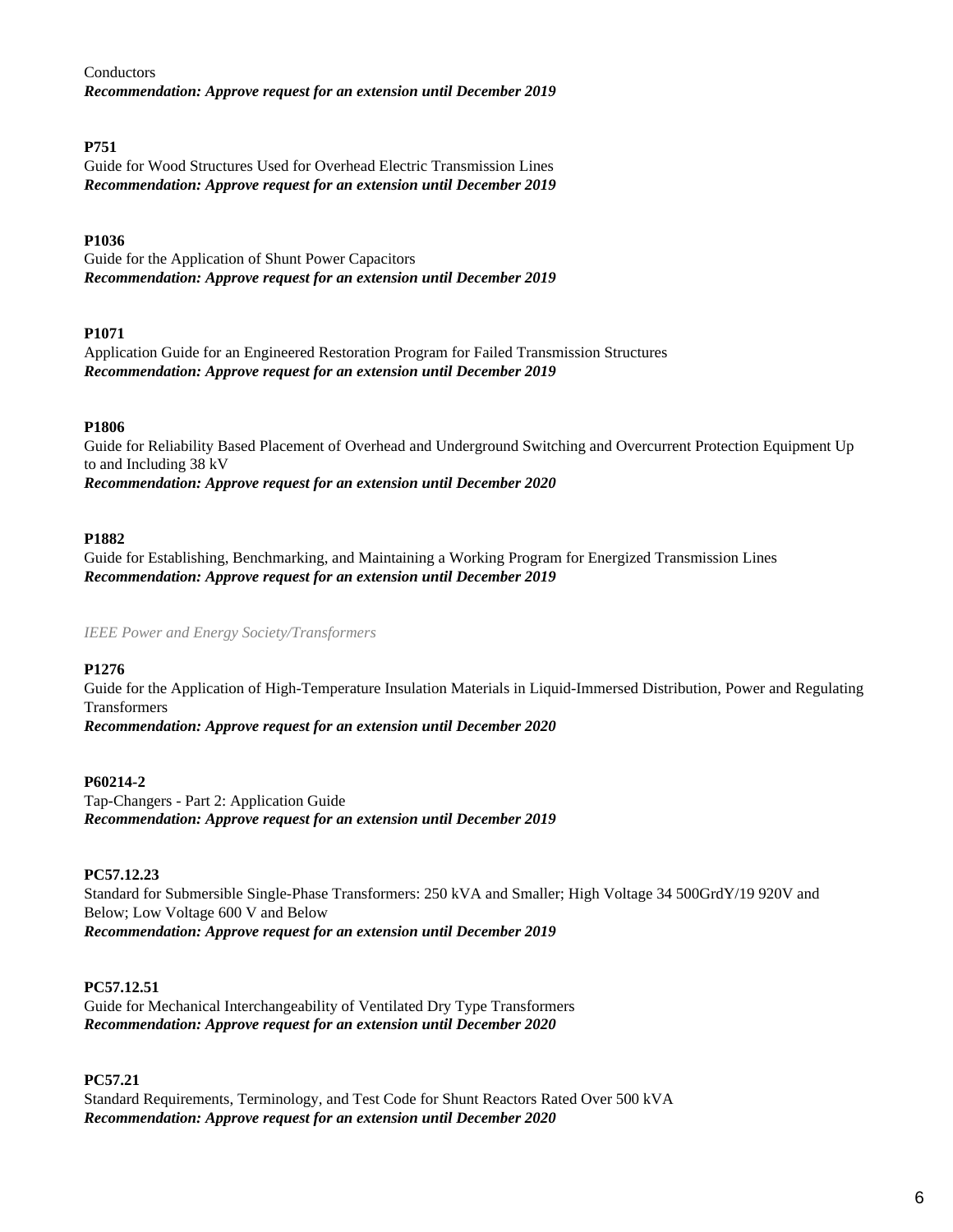*IEEE Power Electronics Society/Standards Committee*

### **P389**

Recommended Practice for Testing Transformers and Inductors For Electronics Applications *Recommendation: Approve request for an extension until December 2020*

*IEEE-SASB Coordinating Committees/SCC21 - Fuel Cells, Photovoltaics, Dispersed Generation, and Energy Storage*

### **P2030.2.1**

Guide for Design, Operation, and Maintenance of Battery Energy Storage Systems, both Stationary and Mobile, and Applications Integrated with Electric Power Systems *Recommendation: Approve request for an extension until December 2019*

*IEEE-SASB Coordinating Committees/SCC39 - International Committee on Electromagnetic Safety*

#### **PC95.3**

Recommended Practice for Measurements and Computations of Electric, Magnetic and Electromagnetic Fields With Respect to Human Exposure to Such Fields, 0 Hz-300 GHz *Recommendation: Approve request for an extension until December 2019*

*IEEE Vehicular Technology Society/Rail Transportation Standards Committee*

#### **P1791**

Recommended Practice for Terminology Used for Direct Current Electric Transit Overhead Contact Systems *Recommendation: Approve request for an extension until December 2019*

### **P2406**

Standard for Design and Construction of Non-Load Break Disconnect Switches for Direct Current Applications on Transit Systems *Recommendation: Approve request for an extension until December 2020*

### **New PARs**

*IEEE-SA Board of Governors/Corporate Advisory Group*

### **P2418.7**

Standard for the Use of Blockchain in Supply Chain Finance *Recommendation: Approve new PAR until December 2022 (7 approve, 1 recuse [Law])*

*IEEE Computer Society/LAN/MAN Standards Committee*

#### **P802.3cp**

Standard for Ethernet Amendment: Bidirectional 10 Gb/s, 25 Gb/s, and 50 Gb/s Optical Access PHYs *Recommendation: Approve new PAR until December 2022 (7 approve, 1 recuse [Law])*

### **P802.3cs**

Standard for Ethernet Amendment: Physical Layers and management parameters for increased-reach point-to-multipoint Ethernet optical subscriber access (Super-PON)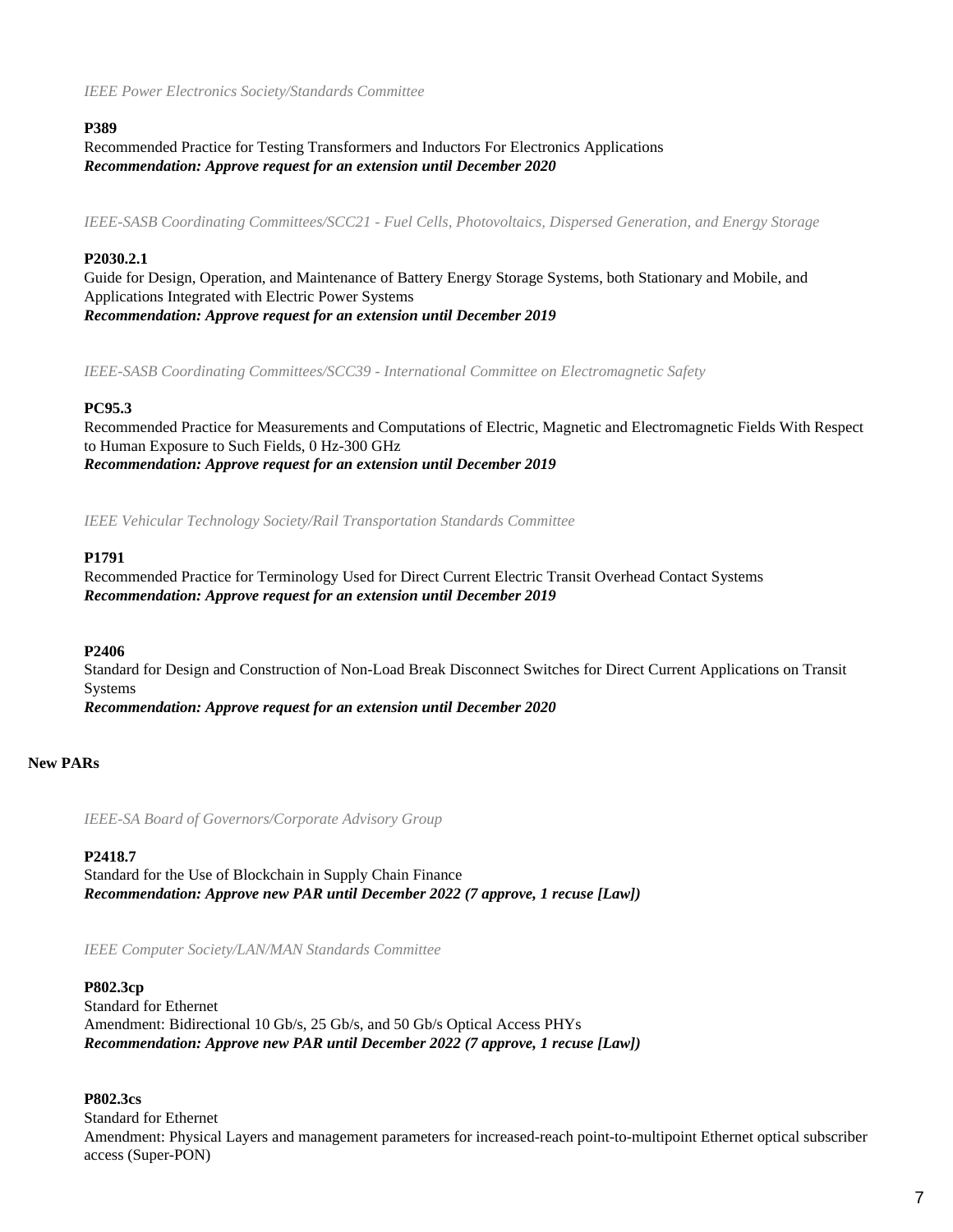### *Recommendation: Approve new PAR until December 2022 (7 approve, 1 recuse [Law])*

### **P802.11bc**

Standard for Information technology--Telecommunications and information exchange between systems Local and metropolitan area networks--Specific requirements - Part 11: Wireless LAN Medium Access Control (MAC) and Physical Layer (PHY) Specifications Amendment: Enhanced Broadcast Service *Recommendation: Approve new PAR until December 2022*

### **P802.11bd**

Standard for Information technology--Telecommunications and information exchange between systems Local and metropolitan area networks--Specific requirements - Part 11: Wireless LAN Medium Access Control (MAC) and Physical Layer (PHY) Specifications Amendment: Enhancements for Next Generation V2X *Recommendation: Approve new PAR until December 2022*

### **P802.19.3**

Recommended Practice for Local and Metropolitan Area Networks - Part 19: Coexistence Methods for 802.11 and 802.15.4 based systems operating in the Sub-1 GHz Frequency Bands *Recommendation: Approve new PAR until December 2022*

*IEEE Computer Society/Learning Technology*

### **P3652.1**

Guide for Architectural Framework and Application of Federated Machine Learning *Recommendation: Approve new PAR until December 2022*

*IEEE Consumer Electronics Society/Standards Committee*

### **P2140.1**

Standard for General Requirements for Cryptocurrency Exchanges *Recommendation: Approve new PAR until December 2022*

*IEEE Communications Society/Access and Core Networks Standards Committee*

### **P1936.1**

Standard for Drone Applications Framework *Recommendation: Approve new PAR until December 2022*

### **P1937.1**

Standard Interface Requirements and Performance Characteristics for Payload Devices in Drones *Recommendation: Approve new PAR until December 2022*

*IEEE Communications Society/Edge, Fog, Cloud Communications with IOT and Big Data Standards Committee*

## **P1934.1**

Nomenclature and Taxonomy for Distributing Computing, Communications and Networking along the Things-to-Cloud Continuum *Recommendation: Approve new PAR until December 2022 (7 approve, 1 abstain [Zhou])*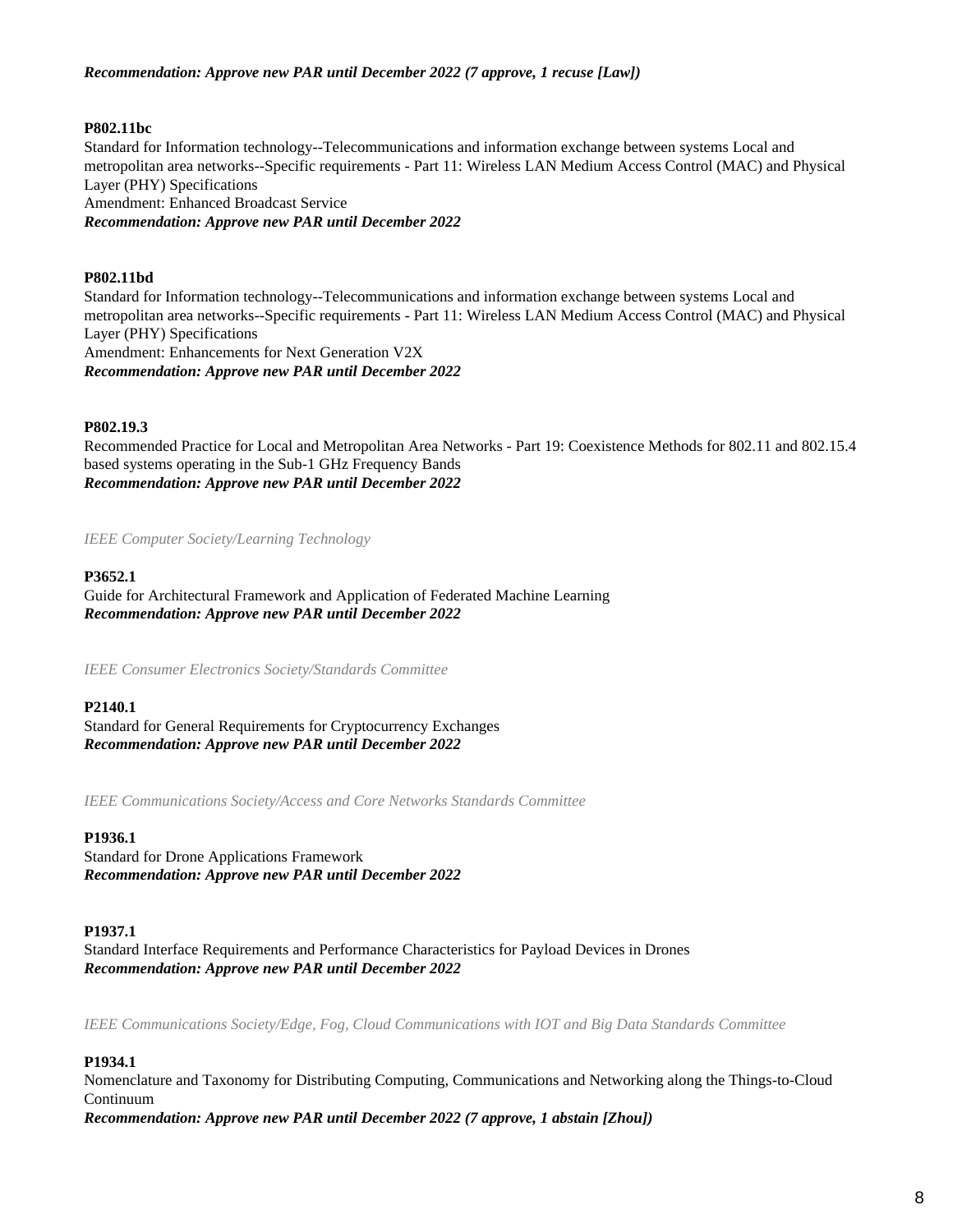*IEEE Communications Society/Mobile Communication Networks Standards Committee*

### **P1914.3a**

Standard for Radio over Ethernet Encapsulations and Mappings Amendment 1: Encapsulation Enhancements and Elaborations, Additional Operation, Administration, and Maintenance (OAM) Functions, Management Model, Clarification on Relationships between Parameters *Recommendation: Approve new PAR until December 2022*

*IEEE Engineering in Medicine and Biology Society/Standards Committee*

### **P2801**

Recommended Practice for the Quality Management of Datasets for Medical Artificial Intelligence *Recommendation: Approve new PAR until December 2022*

### **P2802**

Standard for the Performance and Safety Evaluation of Artificial Intelligence Based Medical Device: Terminology *Recommendation: Approve new PAR until December 2022*

*IEEE Power and Energy Society/Energy Storage & Stationary Battery Committee*

### **P1679.3**

Draft Guide for the Characterization and Evaluation of Flow Batteries in Stationary Applications *Recommendation: Approve new PAR until December 2022*

*IEEE Power and Energy Society/Transmission and Distribution*

### **P2747**

Guide for Energy Efficiency Technology Evaluation of Electric Power Fittings *Recommendation: Approve new PAR until December 2022*

### **P2797**

Guide for Forecast and Early Warning of Icing on Overhead Transmission Lines in Micro-topographic Areas *Recommendation: Approve new PAR until December 2022*

*IEEE-SASB Coordinating Committees/SCC39 - International Committee on Electromagnetic Safety*

### **P62704-1a**

IEC/IEEE International Standard for Determining the Peak Spatial Average Specific Absorption Rate (SAR) in the Human Body from Wireless Communications Devices, 30 MHz - 6 GHz. Part 1: General Requirements for using the Finite Difference Time Domain (FDTD) Method for SAR Calculations Amendment 1 Extension of the SAR Spatial Averaging Algorithm for Equivalence to the Procedure Defined in the IEEE 1528 and IEC 62209-1 Standards *Recommendation: Approve new PAR until December 2022*

*IEEE Vehicular Technology Society/Intelligent Transportation Systems*

**P1609.4-2016/Cor 1** Standard for Wireless Access in Vehicular Environments (WAVE) -- Multi-Channel Operation - Corrigendum 1: Miscellaneous corrections *Recommendation: Approve new PAR until December 2022*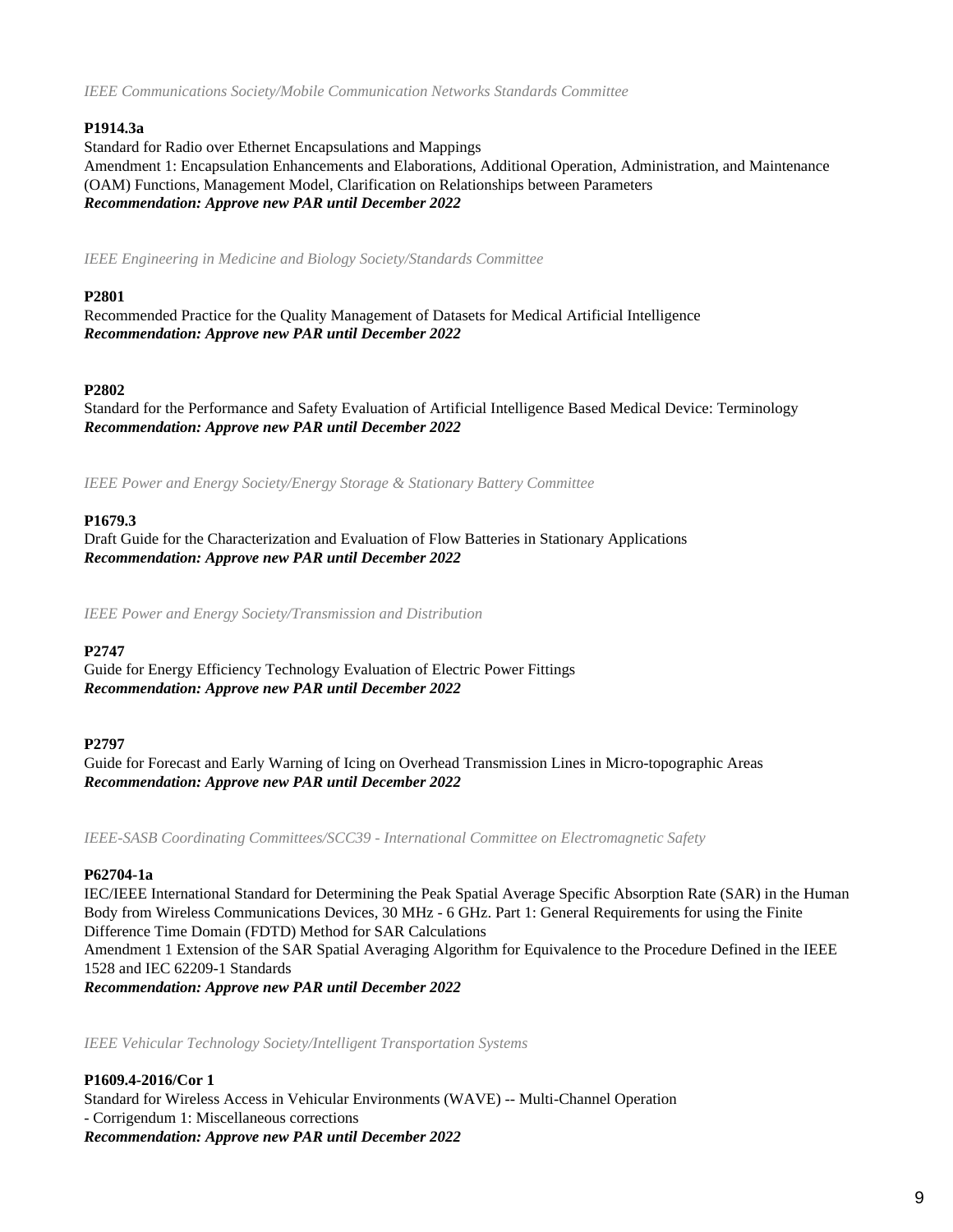### **PARs for the Revision of Standards**

*IEEE Computer Society/Design Automation*

### **P1801**

Approved Draft Standard for Design and Verification of Low Power, Energy Aware Electronic Systems *Recommendation: Approve PAR for the revision of a standard until December 2022*

*IEEE Computer Society/Software & Systems Engineering Standards Committee*

### **P26514**

Systems and Software Engineering--Design and development of information for users *Recommendation: Approve PAR for the revision of a standard until December 2022*

*IEEE Industry Applications Society/Petroleum & Chemical Industry*

### **P1584.1**

Guide for the Specification of Scope and Deliverable Requirements for an Arc-Flash Hazard Calculation Study in Accordance with IEEE Std 1584(TM) *Recommendation: Approve PAR for the revision of a standard until December 2022*

### **P62395**

Electrical Resistance Trace Heating for Industrial and Commercial Applications *Recommendation: Approve PAR for the revision of a standard until December 2022*

*IEEE Power and Energy Society/Power System Communications and Cybersecurity*

### **P1591.1**

Standard for Testing and Performance of Hardware for Optical Ground Wire (OPGW) *Recommendation: Approve PAR for the revision of a standard until December 2022*

*IEEE Power and Energy Society/Power System Relaying and Control*

### **PC37.90**

Standard for Relays and Relay Systems Associated with Electric Power Apparatus *Recommendation: Approve PAR for the revision of a standard until December 2022*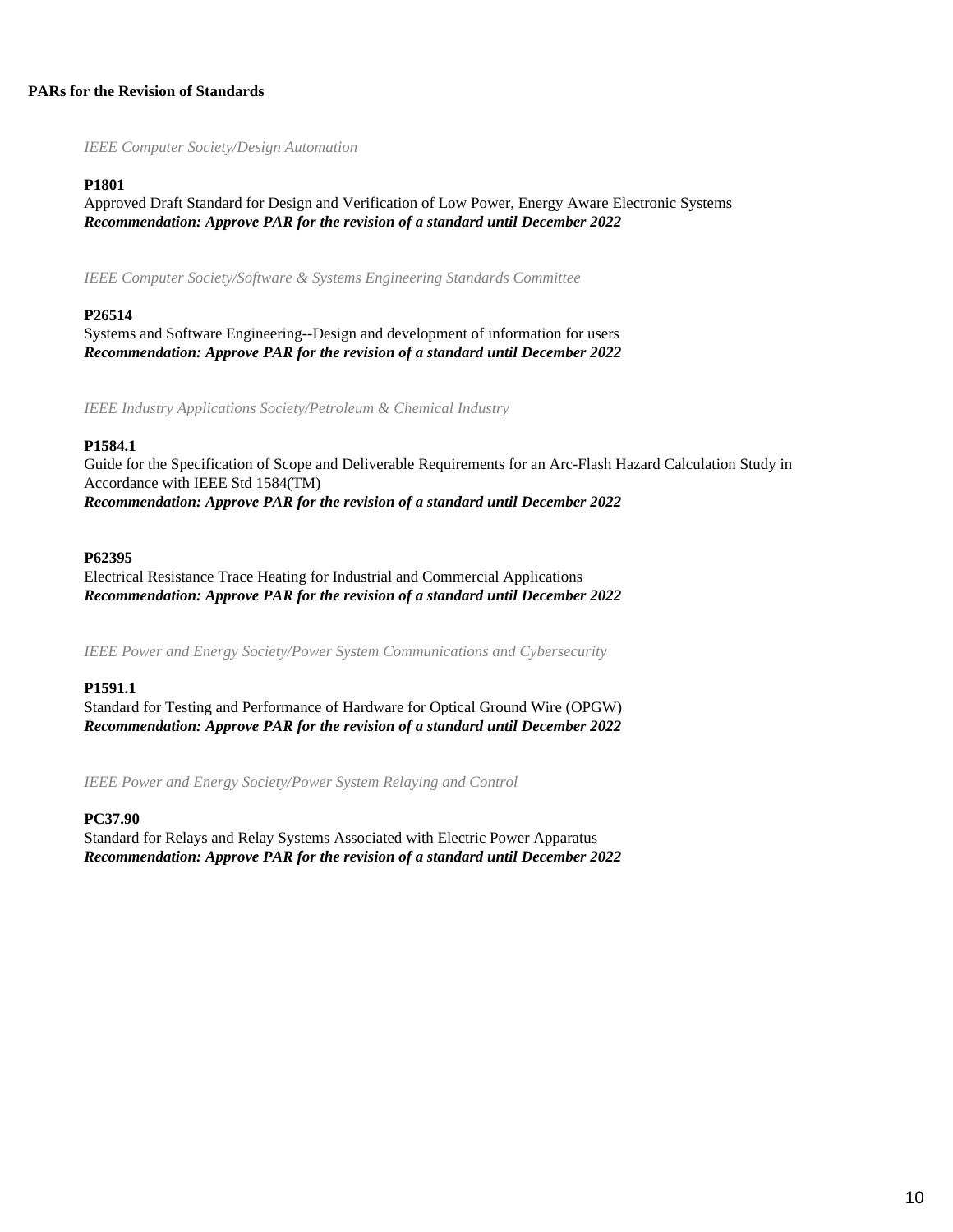# SPONSOR CHANGE REQUEST

**P2030.4** Current Sponsor: C/S2ESC; New Sponsor: SASB/SCC21

-------------------------------------------------------------------------------------

PARS FOR ADMINISTRATIVE WITHDRAWAL – DECEMBER 2018

# **P802.15.4r** (C/LM)

Standard for Local and metropolitan area networks--Part 15.4: Low-Rate Wireless Personal Area Networks (LR-WPANs) Amendment for Radio based Distance Measurement Techniques (New PAR)

# **P1363.3-2013/Cor 1** (C/MSC)

Standard for Identity-Based Cryptographic Techniques Using Pairings - Corrigendum 1: Corrections to Citations (New PAR)

# **P2409** (C/SAB)

Trial Use Recommended Practice for Design Process Documentation Template (DPDT)

(New PAR)

# **P1680.6** (C/SAB)

Standard for Environmental Assessment of Complex Set Top Boxes (New PAR)

# **P1911.3** (COM/Access-Core-SC) Standard for HDBaseT 5Play

(New PAR)

# **P11073-20101** (EMB/11073)

Standard for ISO/11073-20101:2004, Health Informatics - Point-of-Care Medical Device Communication - Application Profile - Base Standard (Revision PAR)

# **P3004.4** (IAS/ICPS TBCC)

Recommended Practice for the Application of Medium- and High-Voltage Fuses in Industrial and Commercial Power Systems (New PAR)

# **P1719** (PE/EM)

Guide for Evaluating Stator Cores of AC Electric Machines Rated 1 MVA and Higher

(New PAR)

**P1189** (PE/ESSB)